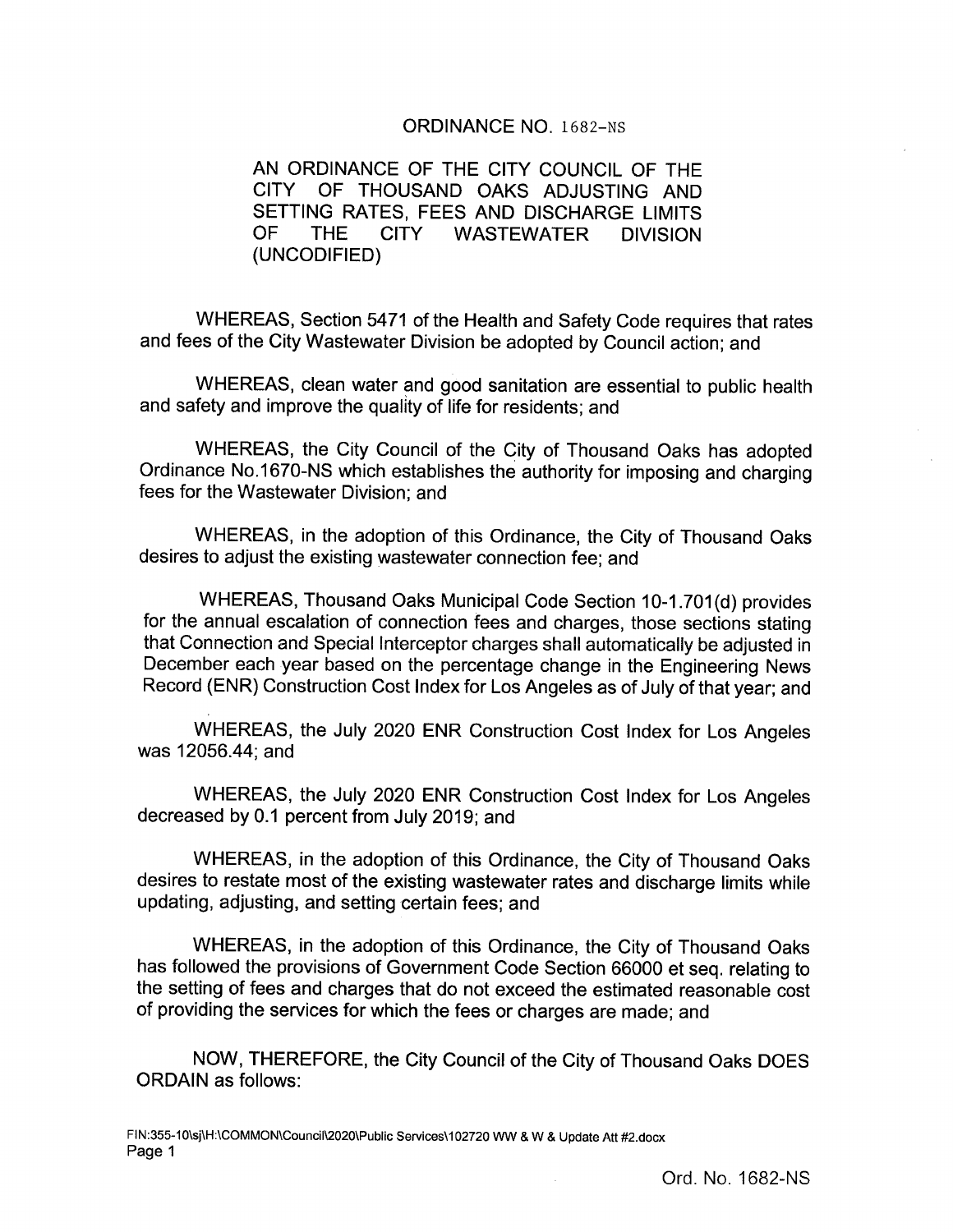## PART <sup>1</sup>

# Uncodified)

That Ordinance No. 1670-NS is hereby repealed to the extent inconsistent with this Ordinance, concurrent with the effective date of this Ordinance. For ease of administration, one of the purposes of this Ordinance is to have all the City's wastewater fees, rates, charges, formulas, and related cost recovery matters in one document (or one Ordinance). Some of the wastewater fees, rates, charges, formulas, and related cost recovery matters are restated in this Ordinance and have not been modified or altered from the earlier Ordinance No. 1670-NS, therefore, the respective portions of the facility or capital improvement financial plans, operating expense reports and budgets, future facility needs and cost studies, City Council findings and nexus reports associated with the earlier ordinance are incorporated herein and re- approved by the City Council.

## PART 2

# Uncodified)

That the following rates, charges and fees are and shall be set for the City Wastewater Division in accordance with Chapter 1 of Title 10 of the Thousand Oaks Municipal Code as follows:

## I. Definitions

A. " Equivalent Residential Unit" ( ERU) is <sup>a</sup> number which represents the discharge to the wastewater system which is equal to that from an average residential unit or 20 fixture units.

- 1. One ERU of average strength is equal to a discharge of 143 gallons per day.
- 2. One ERU for measured flow, industrial flow, or high flow is equal to a discharge of 180 gallons per day.

B. " Plumbing Fixture Unit" (PFU) is a number assigned to various physical plumbing appurtenances. The unit count of each fixture type is based on the relation to the amount of waste contributed as determined by the Public Works Director.

C. " Service Unit" (SU) is a number which results from the multiplication of the number of ERU's by adjustment factors for the user group to reflect the strength and volume of the discharge from that user group. The discharge from the average residential user is defined as being equal to one service unit.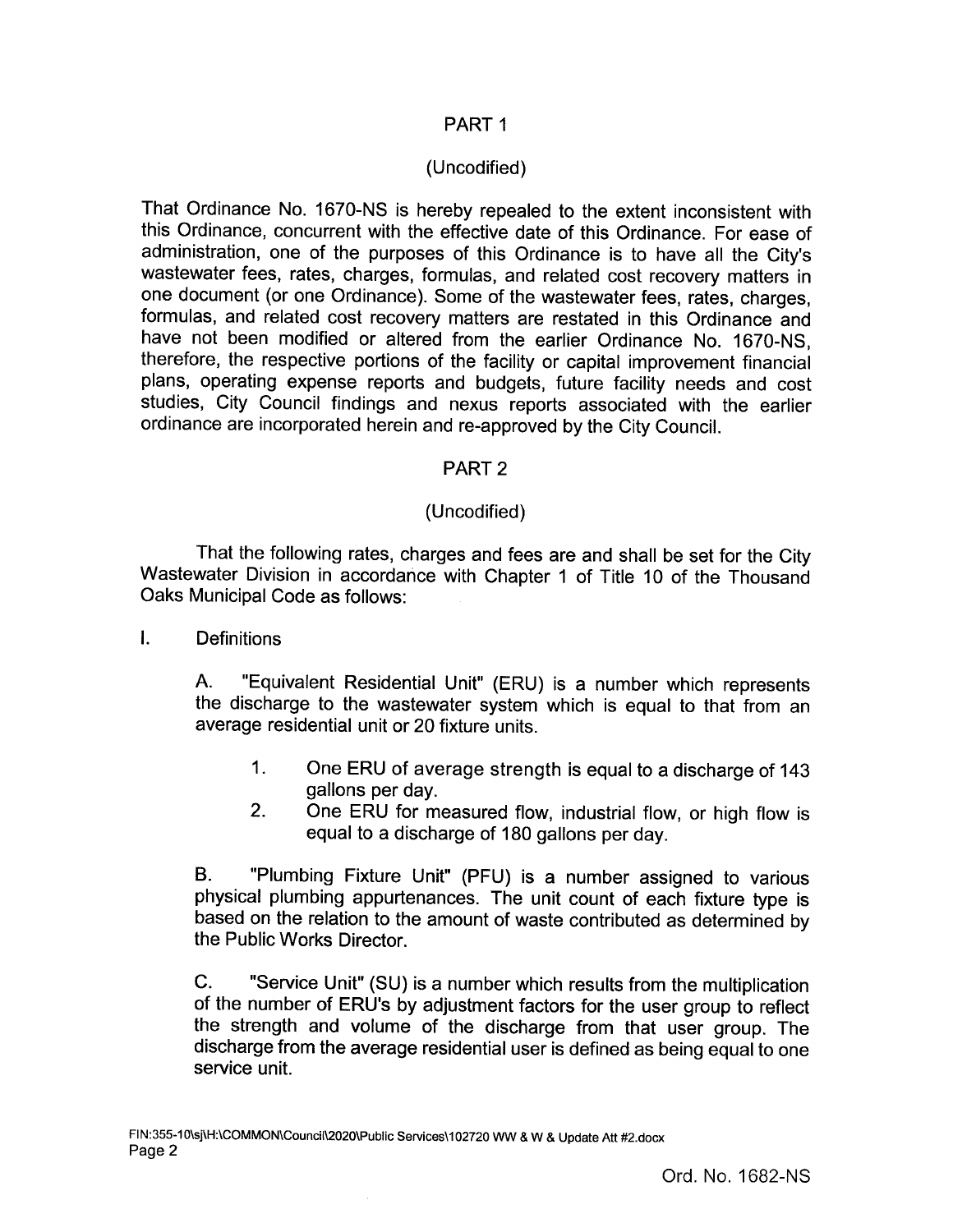D. " Service Unit Rate" is the monthly charge per service unit established by the City Council.

E. " Connection Charge Rate" is the connection charge per service unit established by the City Council.

F. " Connection Charge" is the connection charge rate multiplied by the number of service units.

G. " Strength Factor" ( SF) is a number which converts the biochemical oxygen demand (BOD) and suspended solids (SS) of a discharge to a numerical value in proportion to average residential levels ( BOD is equal to 290 mg/l and SS is equal to 290 mg/l) for the same variables.

H. " Flow Factor" (FF) is a number which converts the volume of a discharge to a numerical value in proportion to the volume of discharge for an average residential unit.

I. Wastewater Service Charge" is the monthly charge which is the product of service units and the service unit rate.

J. "Kitchen" is an area equipped with permanent cooking and dish washing facilities for the regular preparation of meals.

K. " Bakery" is a large commercial operation which produces baked goods for wholesale purposes.

L. " Restaurant" is an establishment engaged in the retail sale of prepared food and drinks for on premises or immediate consumption. A cafeteria" is similar in function and, with the exception of school facilities and non- commercial caterers, shall be deemed the same as a restaurant.

M. "School" is (1) a public or private educational institution with a campus which is dedicated to the instruction of children from kindergarten to twelfth grade, and (2) a public or private college or university with a campus which offers classes with a minimum duration of eight weeks.

N. " Market" is a large commercial operation with two or more of the following: seafood, produce, bakery, meat packaging/processing, or delicatessen.

O. " Condominium" means an estate in real property consisting of an undivided interest in a common portion of a parcel of real property, together with a separate interest in space in a building on such real property. A condominium may include, in addition, a separate interest in other portions of such real property.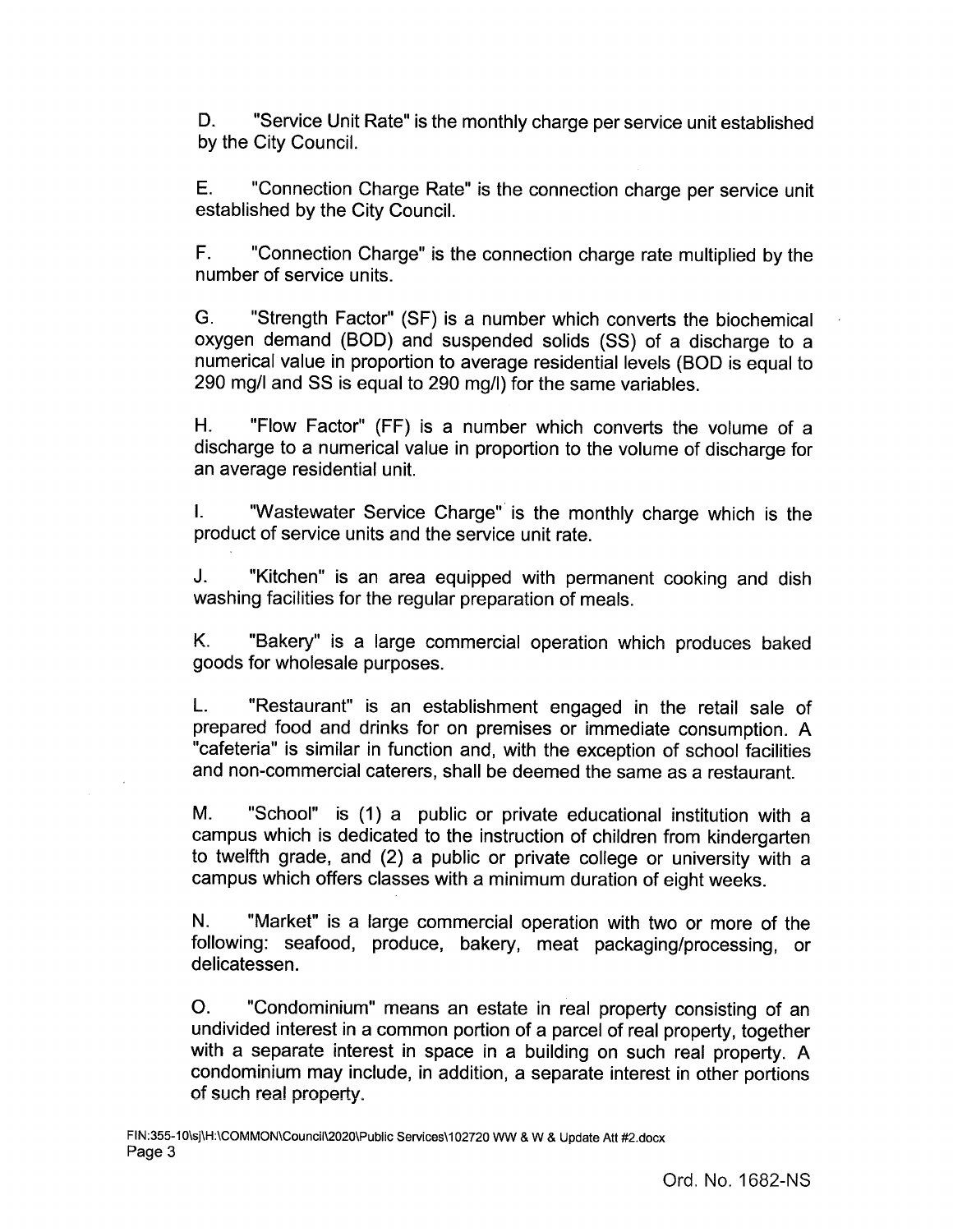II. In accordance with Section 10-1.701, connection charges shall be determined as follows:

A. Connection Charge. Connection charges shall be based upon the estimated flow, biochemical oxygen demand (BOD) and suspended solids SS) of the discharge to the wastewater system.

1. Formula for Service Unit Determination

 $SU = (ERU) \times (Strength Factor) \times (Flow Factor)$ or (ERU) x Combined Factor)

SU = Service Unit

ERU = Equivalent Residential Unit

## 2. Strength & Flow Adjustment Factors for User Groups

| User Group                                                                    | Strength<br><u>Factor</u> | <b>Flow</b><br><b>Factor</b> | Combined<br><b>Factor</b> |
|-------------------------------------------------------------------------------|---------------------------|------------------------------|---------------------------|
| <b>Residential</b><br>a.                                                      |                           |                              |                           |
| Single family detached<br>home                                                | 1.0                       | 1.0                          | 1.0                       |
| Single family detached<br>condominium                                         | 1.0                       | 1.0                          | 1.0                       |
| Residential condominiums,<br>townhomes, mobile homes                          | 1.0                       | 0.8                          | 0.8                       |
| Apartment, duplex, granny<br>flat, secondary unit, per<br>dwelling unit       | 1.0                       | 0.8                          | 0.8                       |
| Motel, hotel and congregate<br>care units, with kitchens per<br>dwelling unit | 1.0                       | 0.8                          | 0.8                       |
| b.<br>Commercial                                                              |                           |                              |                           |
| <b>Bakery</b>                                                                 |                           |                              | 1.81                      |
| <b>Retail/Professional</b>                                                    | 1.0                       | 1.0                          | 1.0                       |
| Restaurant                                                                    |                           |                              | 1.81                      |
| Restaurant (grease traps)                                                     |                           |                              | 1.19                      |
| School                                                                        | 0.71                      | 0.75                         | 0.535                     |
| <b>Service Station</b>                                                        | 1.0                       | 1.0                          | 1.0                       |
| Church                                                                        | 1.0                       | 1.0                          | 1.0                       |

FIN: 355-10\ sj\H:\ COMMON\Council\2020\Public Services\ 102720 WW & W & Update Att # 2.docx Page 4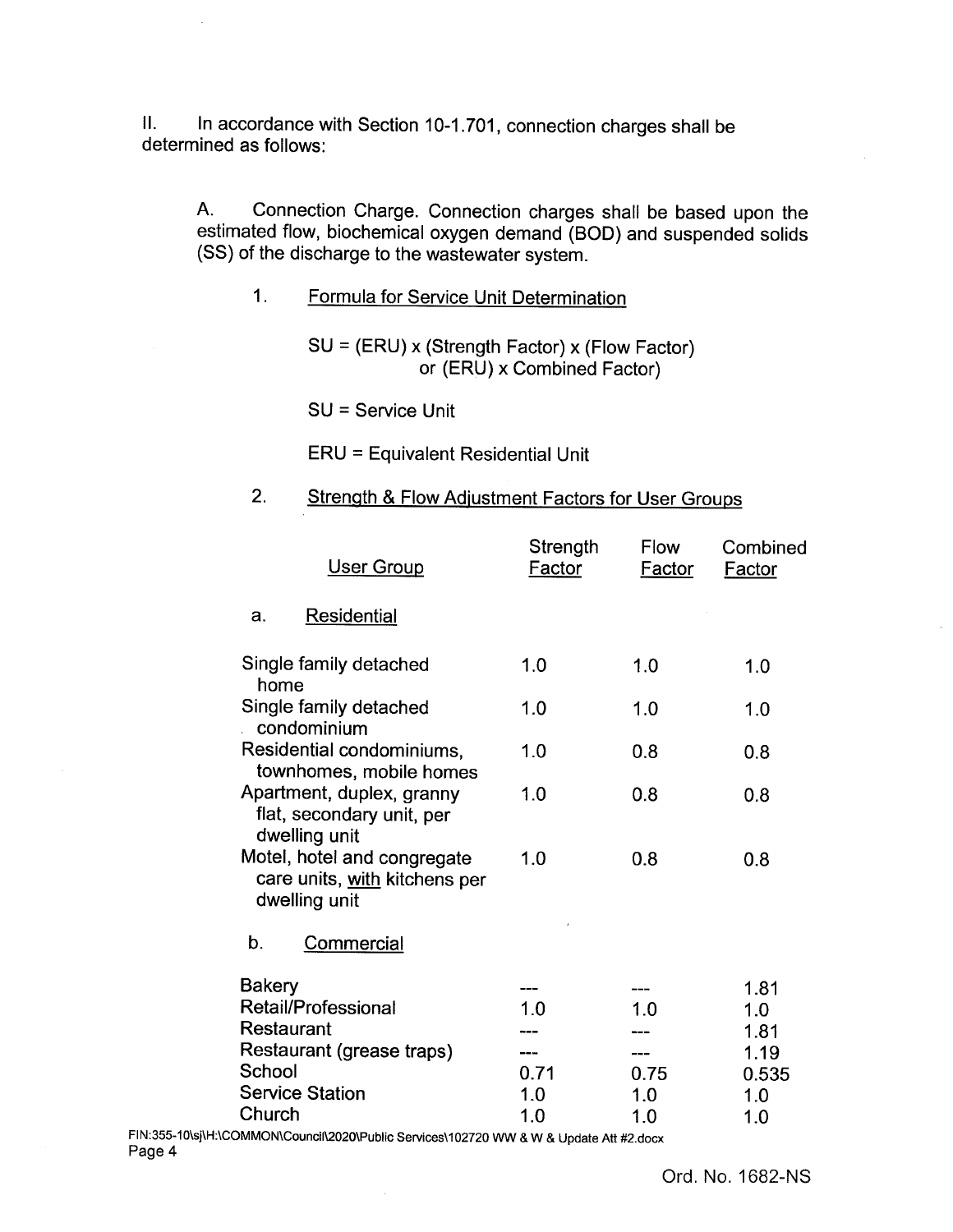| Medical<br>Mortuary<br><b>Market</b><br><b>Major Retail</b>            | 1.0<br>1.0 | 1.0<br>1.0 | 1.0<br>1.82<br>1.82<br>1.0 |
|------------------------------------------------------------------------|------------|------------|----------------------------|
| Motel, hotel, congregate care,<br>without kitchen per<br>dwelling unit | 1.0        | 1.0        | 1.0                        |
| Laundromat                                                             | 1.0        | 1.0        | 1.0                        |
| <b>All Others</b>                                                      | 1.0        | 1.0        | 1.0                        |
| Industrial<br>C.                                                       |            |            |                            |
| Non-regulated or normal<br>volume discharge                            | 1.0        | 1.0        | 1.0                        |

### d. Regulated industrial waste (as determined by the Public Works Director) or high-volume discharge and car washes

Regulated Industrial:

 $SU =$  Daily Flow x 0.67 180

Daily Flow = Wastewater flow, gpd

High Flow (Car Wash):

 $SU =$  Daily Flow x 0.71 180

Daily Flow = Wastewater flow, gpd

In determining the number of service units for car washes, the calculation should include:

1) car wash discharges, and

2) discharges from other plumbing fixtures on the property

All dischargers in this group shall be required to separately meter water used which is discharged to the wastewater system. Meter can be public or private. Public meter requires payment of applicable fees.

The daily flow shall be based on data submitted by the user. If actual flow exceeds this estimate by more than 25 percent in any subsequent one-year period as determined by metered water usage,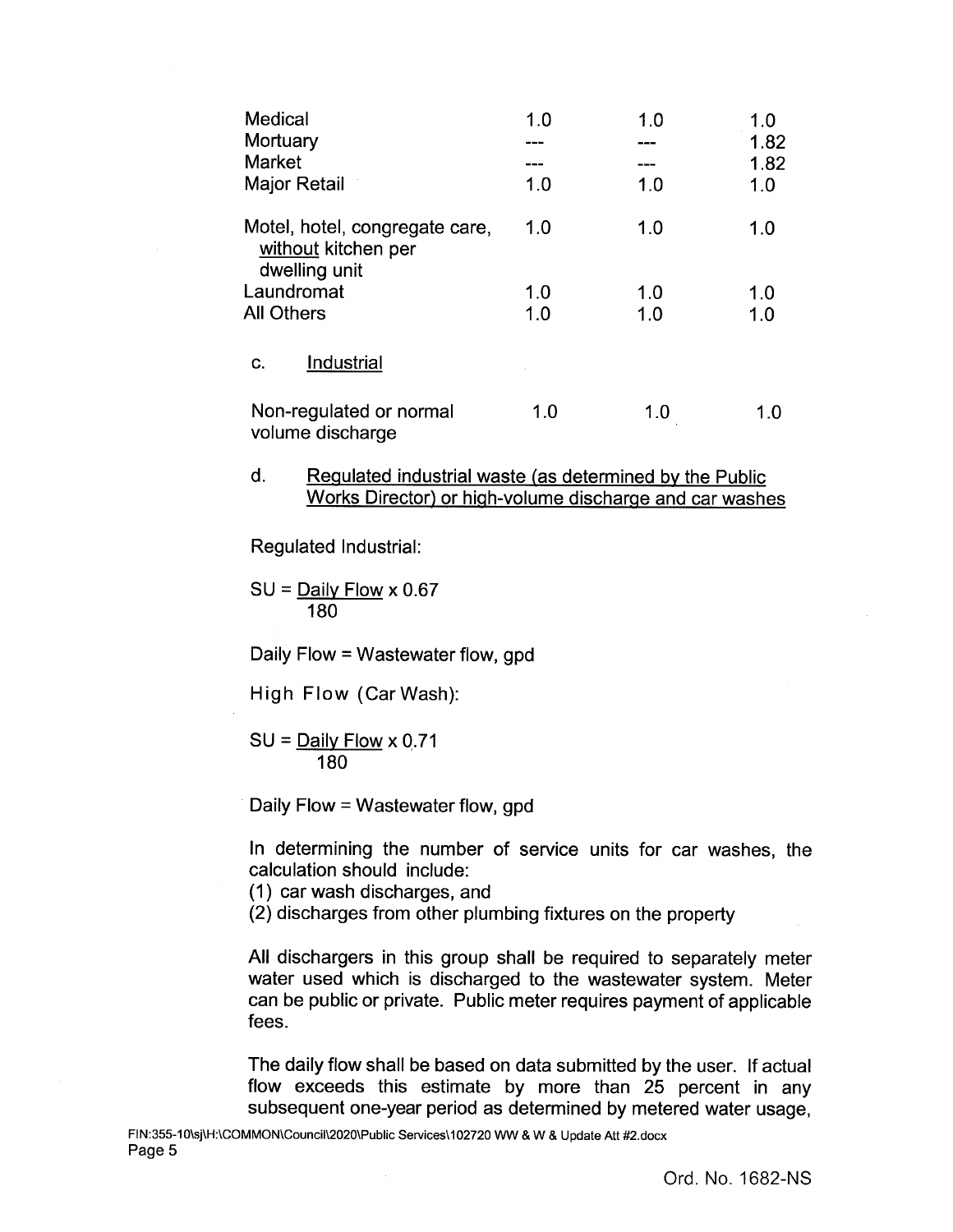the connection charge shall be recomputed, and the owner billed for additional charges due as a result of the higher than estimated flows. This provision shall apply to all industrial waste or high-<br>volume dischargers and car washes where payment of dischargers and car washes where payment of wastewater connection charges was made on or after July 15, 1988.

Where the use of any discharger's facilities/premises in this group is changed or modified such that the change or modification requires approval by the Community Development Department, then the entire facility/premises shall be subject to the payment of additional connection fees as previously outlined.

# e. Alternative Factors

The adjustment factors for other user groups shall be as determined by the Public Works Director based on the volume and the strength of the discharge in Paragraph A of this Section. The total volume of water used from public and private sources may be determined by means of public or private meters, installed and maintained at the expense of the user and approved by the Public Works Director.

The formulas noted in a. through d. above are procedures to attempt to accurately estimate flow and waste strength. If the Public Works Director determines that any of the above applied procedures do not accurately represent the flow being discharged to the City sewer system, the Public Works Director may make a determination to correct the flow discrepancy in accordance with established engineering practices.

# 3. Connection Charge Rate

The connection charge rate per service unit shall be \$8,897.

# 4. Connection Charge

The actual connection charge shall be determined by multiplying the number of service units by the connection charge rate per service unit.

# 5. Minimum Number of Plumbing Fixture Units

a. For purposes of connection charge calculations, the equivalent residential units for bakery, market, restaurant and mortuary categories shall be determined by using the actual number of installed fixture units with a minimum of 10 plumbing fixture units.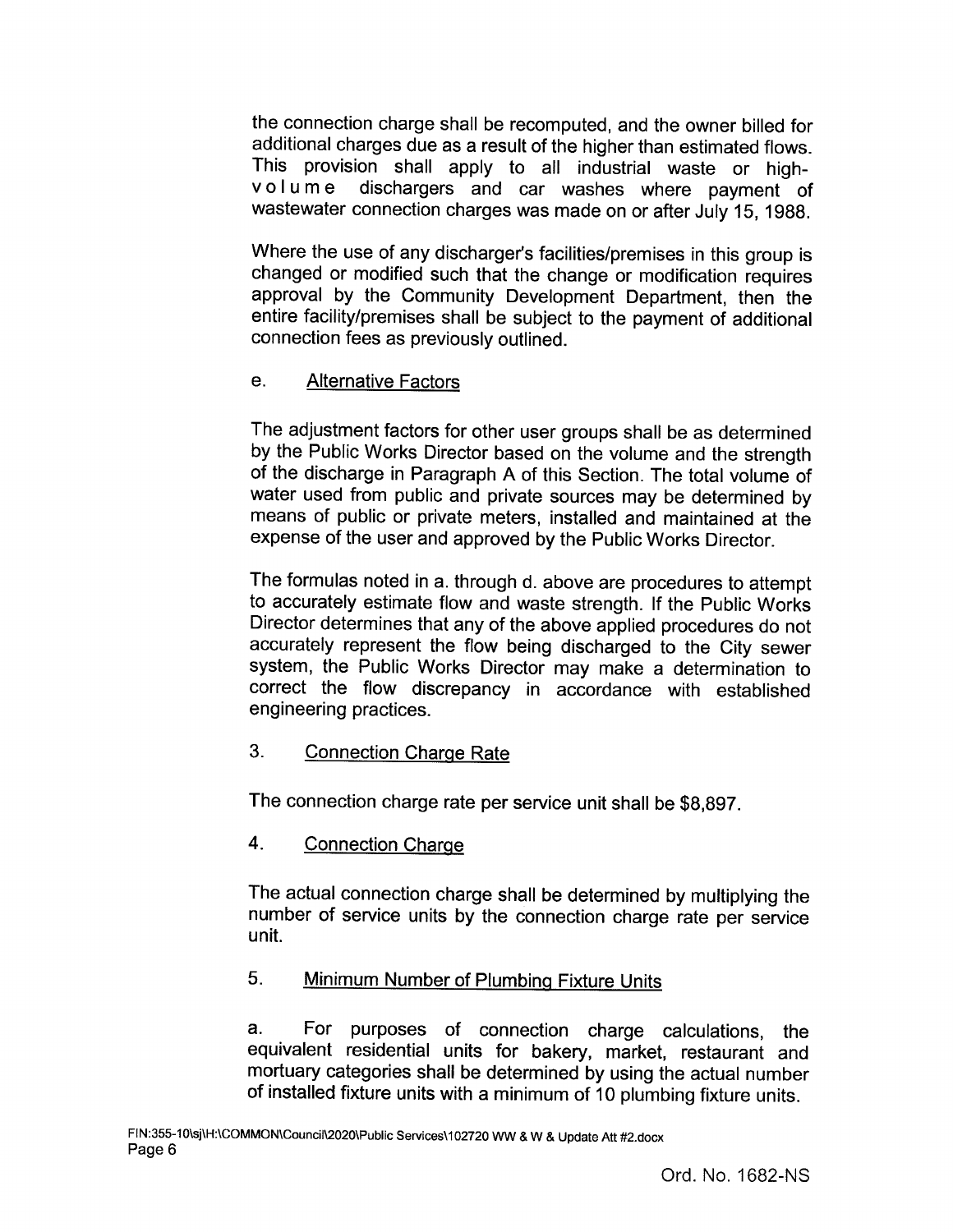b. For purposes of connection charge calculations, commercial users with a low volume of wastewater discharge and with ten ( 10) or less installed plumbing fixture units shall be assigned one-half (1/2) of a service unit.

c. For purposes of connection charge calculations, all other commercial users shall be charged using the actual number of installed plumbing fixture units, with a minimum of 20 plumbing fixture units.

# 6. Revisions to Service Unit Calculation

a. If required by the Public Works Director, any non- residential user may be required to submit the test results of an analysis performed by a certified laboratory on a representative 24-hour composite sample of a comparable wastewater discharge. The analysis shall be for BOD, SS and/or any other parameter(s) as may be required by the Public Works Director.

b. In the event a user believes that the strength and/or flow factors assigned are not applicable, said user may have <sup>a</sup> comparable wastewater discharge analyzed by a certified laboratory. The Public Works Director shall review these results and may make an adjustment to the strength and/or flow factors if the above described submission is judged to be representative of the user's anticipated wastewater strength and flow.

c. All costs to obtain said wastewater analyses shall be arranged and paid for by the user.

B. Common Ownership. The charges set forth in this subsection shall apply, except for those buildings with a total floor area equal to or greater than 25,000 square feet. The provisions of the "Special Situations" subsection of this section shall then apply. Motels, hotels and any other buildings on a parcel of land with a common ownership that cannot at some future date be divided shall be considered on an overall basis, and the minimum charge shall not apply to each individual building. Wastewater matters pertaining to non- residential condominiums shall be overseen by a property owners association. Such connection fees shall be paid at the appropriate commercial rate for a minimum of twenty (20) fixture units within each separate building, and this twenty (20) minimum fixture unit count shall remain in-use or available to the building. Transfer of fixture unit credits exceeding twenty (20) that are not in use may be transferred between nonresidential condominium units under the management authority of the property owners' association. If additional fixture units must be purchased to accommodate the wastewater disposal needs of a given non-residential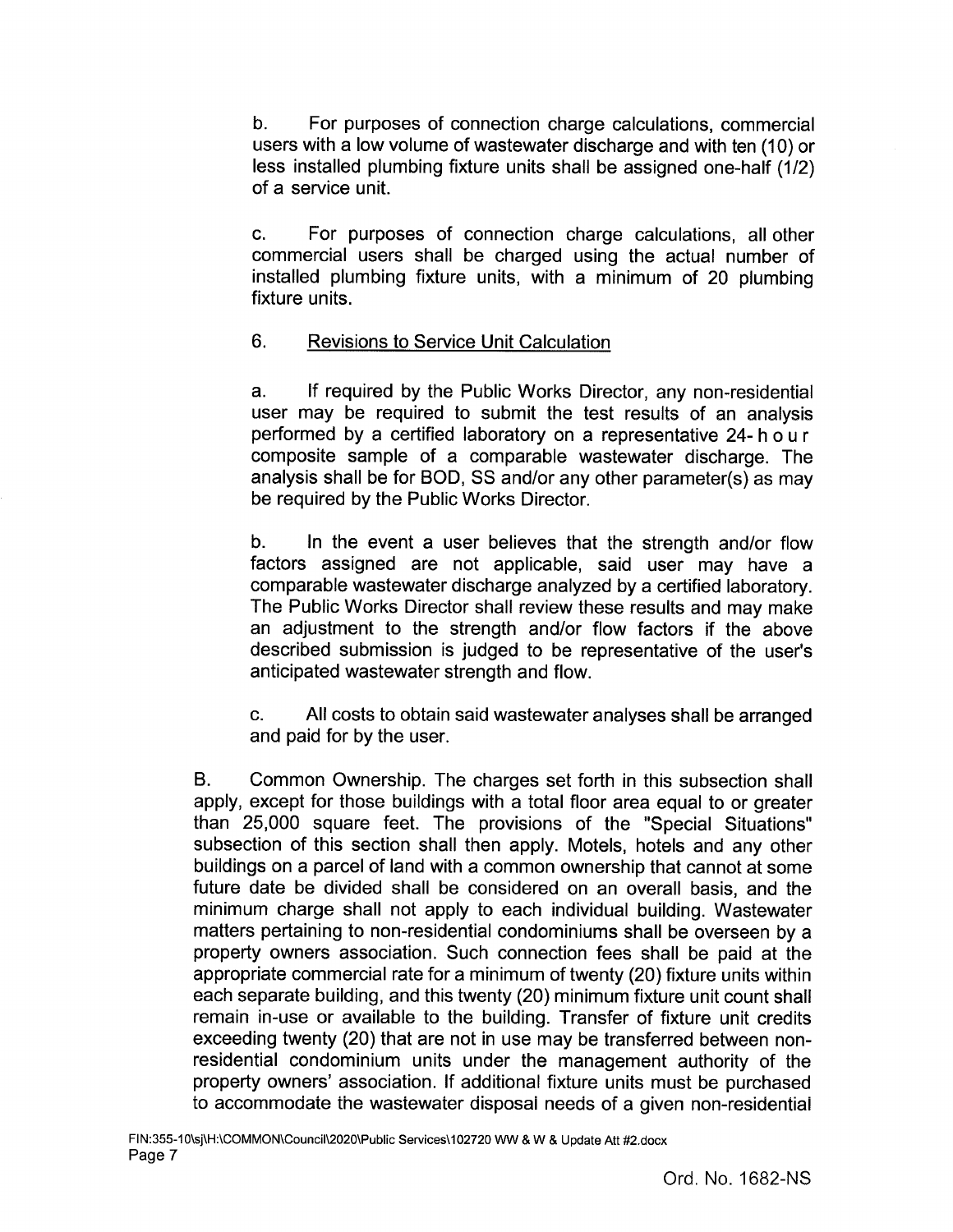condominium, such fixtures shall be purchased by the owner association, considered appurtenant to the parent property of the association and administered accordingly.

C. Escalation. In December of each year, all wastewater connection charges in this Ordinance shall be increased by a factor based upon the change from the preceding July-to-July period in the Engineering News Record (ENR) Construction Cost Index for Los Angeles.

D. Vested Maps. Development projects with an approved vesting tentative map which had an application deemed complete by the City prior to January 1, 2021 shall pay the indexed wastewater connection charge of\$ 8,455 per service unit. Development projects with an approved vesting tentative map which had an application deemed complete by the City on or after January 1, 2021 shall pay the wastewater connection charge of 8, 897 per service unit, as annually adjusted by C above.

E. Special Situations. For special situations such as combined use buildings, multiple occupant developments, high volume discharges or any other facilities where the connection charge computed in accordance with the connection charge subsection of this section does not, in the opinion of the Public Works Director, result in an equitable connection charge, said charge shall be determined based on the best available information and on current professional engineering practices. Such connection charge shall be based on criteria such as (but not limited to): environmental impact, National Pollution Discharge Elimination System requirements, water consumption, peak loading, residential equivalency, treatment plant capacity and capital costs.

III. This section intentionally left blank.

IV. In accordance with Section 10-1.703, monthly wastewater service charges shall be determined as follows:

A. Monthly wastewater service charges shall be based upon the estimated flow, biochemical oxygen demand (BOD) and suspended solids SS) of the discharge to the wastewater system.

1. Formula for Service Unit Determination

 $SU = (ERU)$  x (Strength Factor) x (Flow Factor) or (ERU) x (Combined Factor)

SU = Service Unit ERU = Equivalent Residential Unit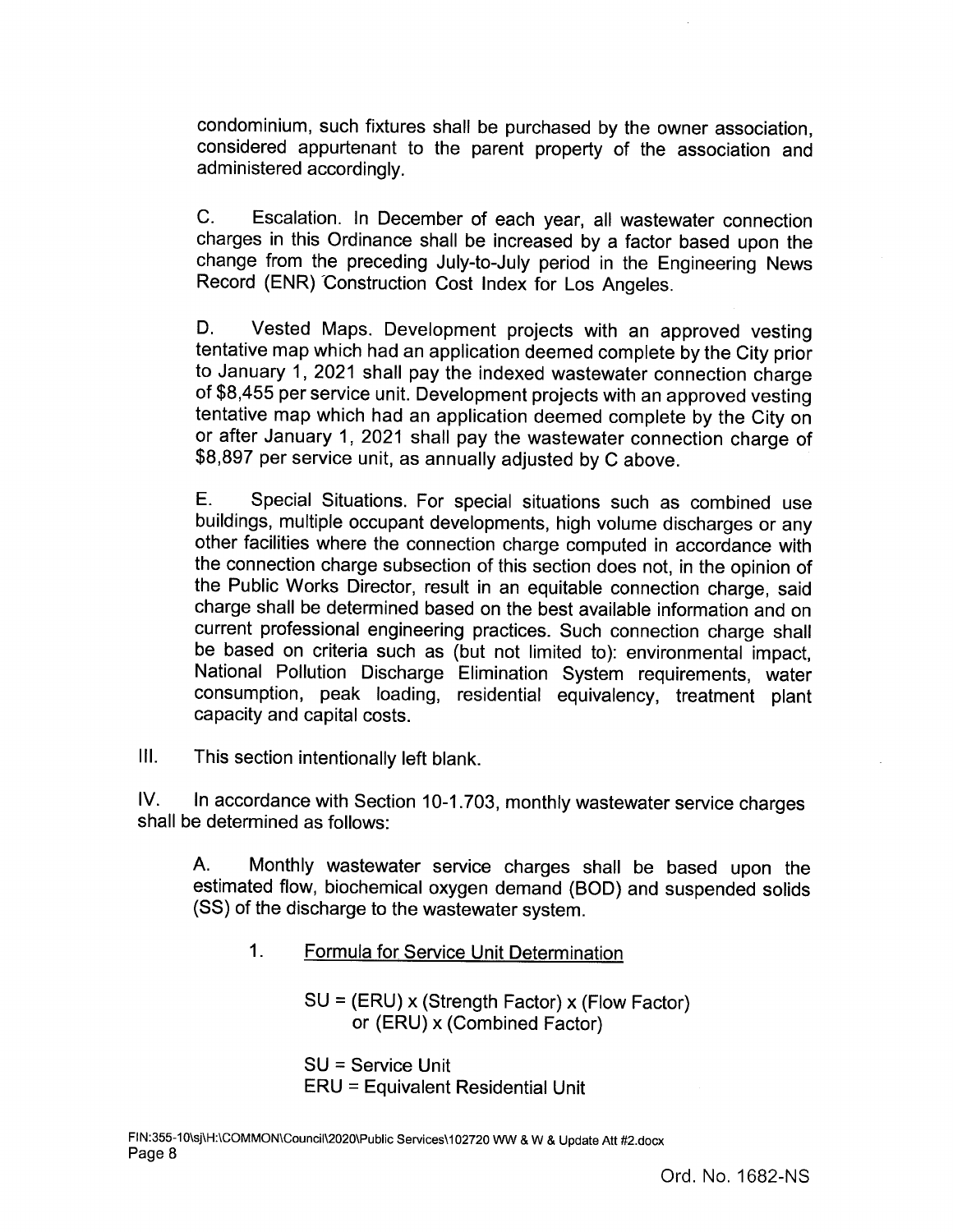### 2. Strength & Flow Adjustment Factors for User Groups

|    | <b>User Group</b> | Strength<br>Factor | Flow<br>Factor | Combined<br>Factor |
|----|-------------------|--------------------|----------------|--------------------|
| а. | Residential       | 1 N                | 1 በ            | 1 በ                |

all residential units including single family or detached dwelling, condominium/townhouse, apartment, mobile home, congregate care and hotel/motel units with kitchens)

## b. Commercial (10 or more plumbing fixture units)

| <b>Bakery</b>              |      |      | 1.81  |
|----------------------------|------|------|-------|
| <b>Retail/Professional</b> | 1.0  | 1.0  | 1.0   |
| Restaurant                 | ---  |      | 1.81  |
| Restaurant (grease traps)  | ---- |      | 1.19  |
| School                     | 0.71 | 0.75 | 0.535 |
| <b>Service Station</b>     | 1.0  | 1.0  | 1.0   |
| Church                     | 1.0  | 1.0  | 1.0   |
| Medical                    | 1.0  | 1.0  | 1.0   |
| Mortuary                   |      |      | 1.82  |
| Market                     |      |      | 1.82  |
| <b>Major Retail</b>        | 1.0  | 1.0  | 1.0   |
| Hotel/motel                | 1.0  | 1.0  | 1.0   |
| without kitchen per        |      |      |       |
| dwelling unit              |      |      |       |
| Laundromat                 | 1.0  | 1.0  | 1.0   |
| <b>All Others</b>          | 1.0  | 1.0  | 1.0   |
|                            |      |      |       |
| <b>Industrial</b><br>C.    |      |      |       |
|                            |      |      |       |
| Non-regulated or           | 1.0  | 1.0  | 1.0   |
| normal volume              |      |      |       |
| discharge                  |      |      |       |
|                            |      |      |       |

d. Regulated industrial waste (as determined by Public Works Director) or high-volume discharge and car washes

Regulated Industrial:

$$
SU = \frac{Daily Flow}{180} \times 0.67
$$

Daily Flow = Wastewater flow, gpd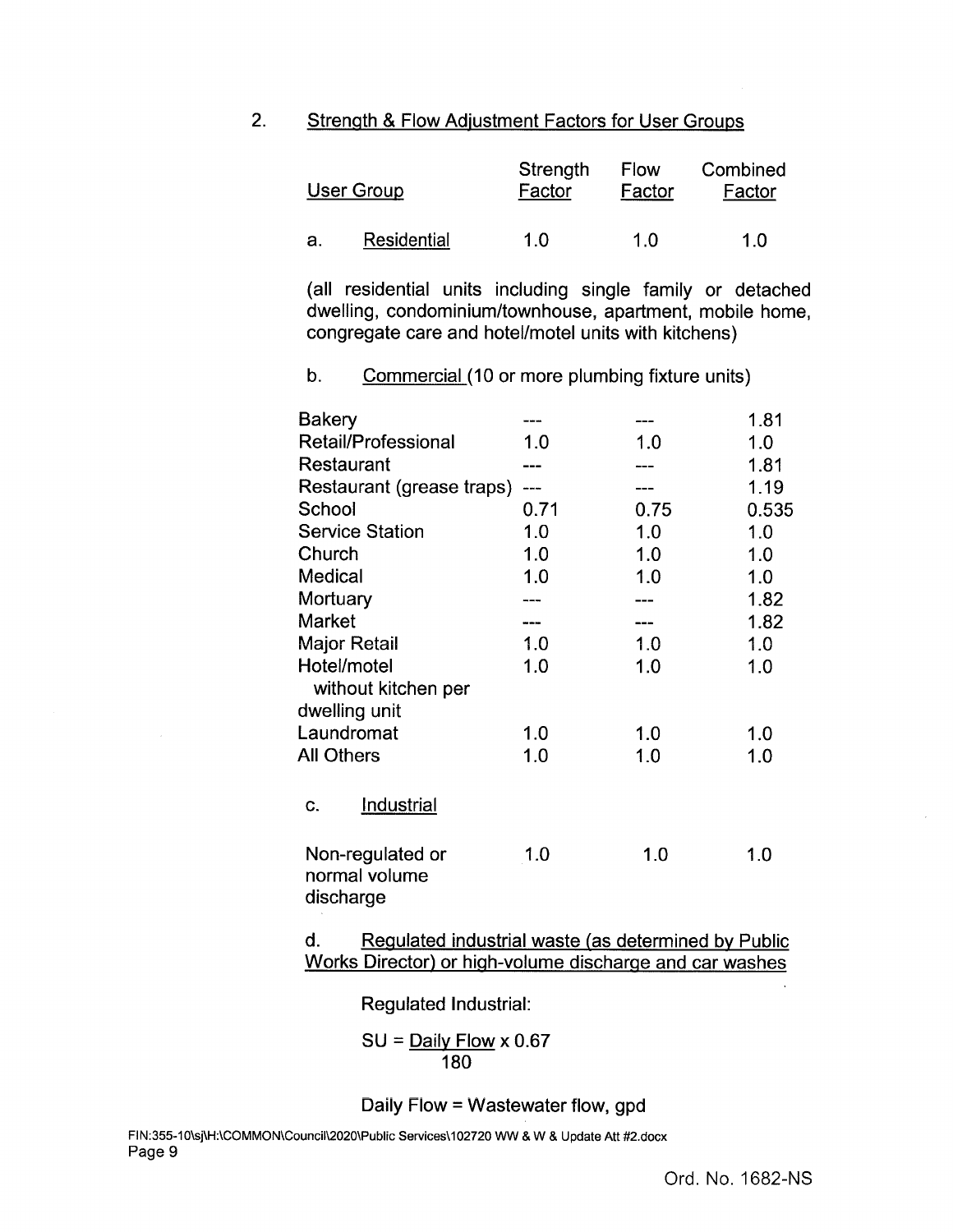High Flow (Car Wash):

 $SU =$  Daily Flow x 0.71 180

Daily Flow = Wastewater flow, gpd

In determining the number of service units for car washes, the calculation should include:

- 1) car wash discharges, and
- 2) the discharge from other plumbing fixtures on the property.
- e. Other User Groups

The adjustment factors for other user groups shall be as determined by the Public Works Director based on the volume and the strength of the discharge. The total volume of water used from public and private sources may be determined by means of public or private meters, installed and maintained at the expense of the user and approved by the Public Works Director.

The formulas noted in a. through d. above are procedures to attempt to accurately estimate flow and waste strength. If the Public Works Director determines that any of the above applied procedures do not accurately represent the flow being discharged to the City sewer system, the Public Works Director may make a determination to correct the flow discrepancy in accordance with established engineering practices.

## 3. Service Unit Rate and Wastewater Service Charge

a. The service unit rate shall be \$29.95 on and after January 1, 2021. The actual wastewater service charge shall be determined by multiplying the number of service units by the service unit rate.

b. For <sup>a</sup> single-family residence, the monthly wastewater service charge shall be \$29.95 on and after January 1, 2021.

c. The minimum monthly service charge for <sup>a</sup> property for which wastewater service is provided shall be equal to the monthly wastewater service charge for <sup>a</sup> single-family residence.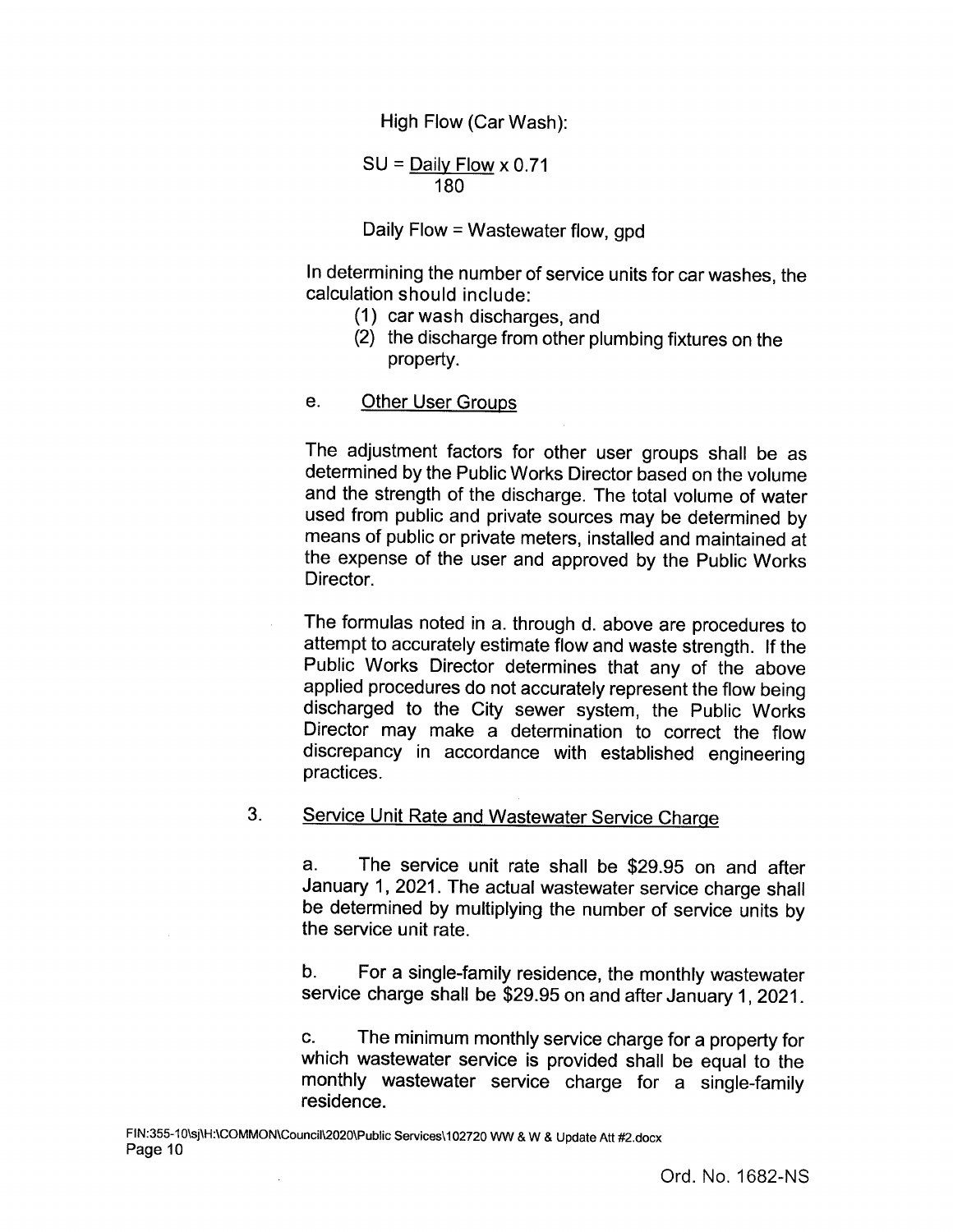## 4. Minimum Number of Plumbing Fixture Units

a. For purposes of service charge calculations, the equivalent residential units for bakery, market, restaurant and mortuary categories shall be determined by using the actual number of installed fixture units with a minimum of 10 plumbing fixture units. For all other categories, the minimum number of plumbing fixture units shall be 20.

### 5. Revisions to Service Unit Calculation

a. If required by the Public Works Director, any nonresidential user may be required to submit the test results of an analysis performed by <sup>a</sup> certified laboratory on <sup>a</sup> representative 24-hour composite sample of wastewater originating from said user. The analysis shall be for BOD, SS and/or any other parameter(s) as may be required by the Public Works Director.

b. In the event a user believes that the strength and/or flow factors assigned are not applicable, said user may have the wastewater discharge analyzed by a certified laboratory. The Public Works Director shall review these results and may make an adjustment to the strength and/or flow factors if the above described submission is judged to be a representative sample of the user's wastewater strength and flow.

c. All costs to obtain said wastewater analyses shall be arranged and paid for by the user.

### B. Additional Service Charges.

1. Service Charge for Properties Outside City Limits. For wastewater service provided outside City limits, the service charge as determined in Paragraph (A) of this section shall be increased by 0. 31 on and after January 1, 2021.

## 2. Service Surcharge for Projects with Vesting Tentative

Map Applications Deemed Complete. The difference between the indexed connection charge paid by a project with a complete vesting tentative map application and the full connection charge in effect for all other development projects shall be collected from the property owner in the form of <sup>a</sup> user service surcharge. The City shall collect the surcharge by adding an additional sum to the monthly or bimonthly wastewater service bill for the property. The surcharge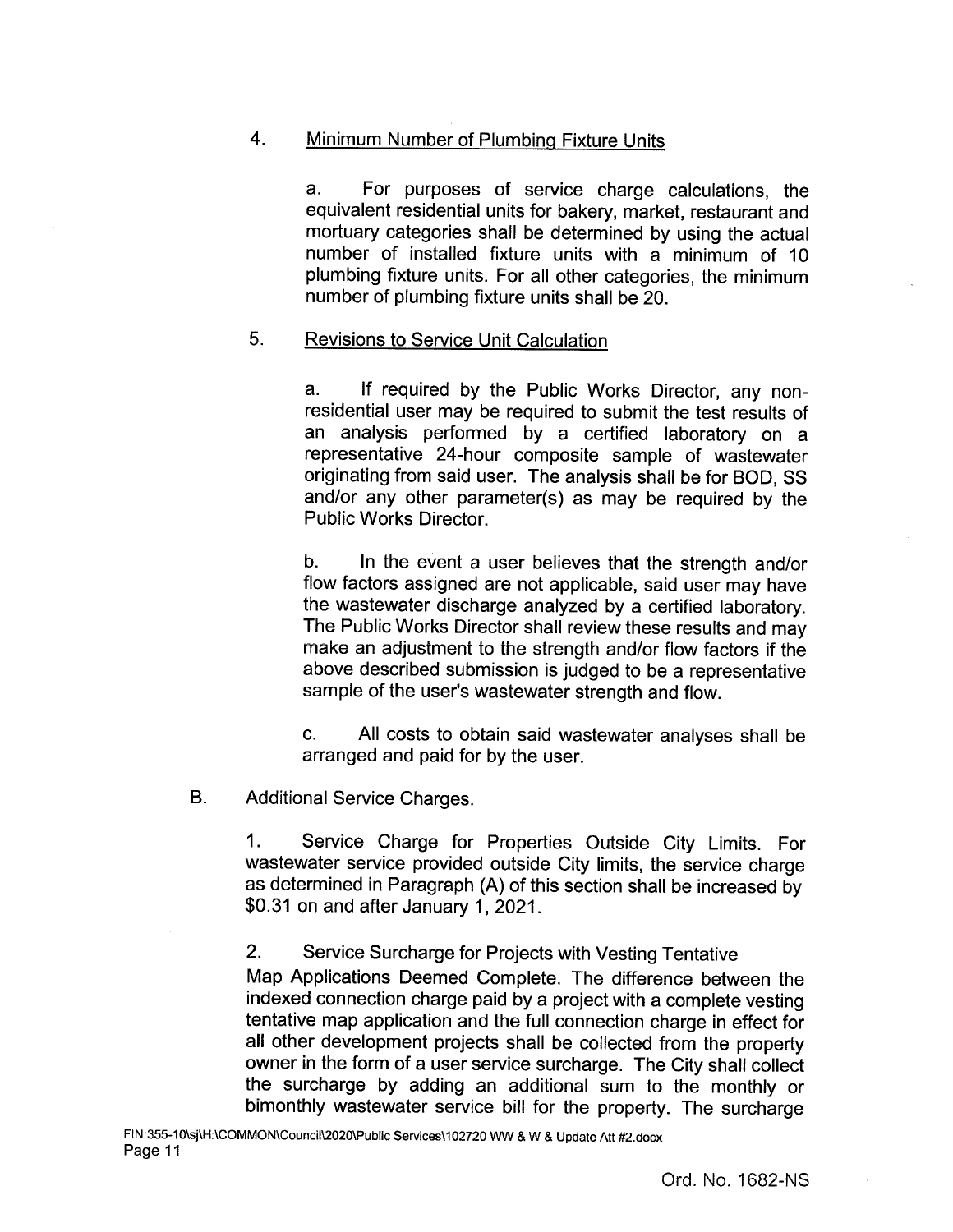shall be collected over a period not to exceed 10 years and shall include an interest payment of 6. 5% compounded annually. The amount of the monthly or bimonthly surcharge shall remain the same for the duration of time that the surcharge is collected.

C. Charges for portions of months. A property connected to the wastewater system for a portion of a billing period shall be billed for the portion of the period service is received.

D. Delinquencies. The basic penalty is equal to ten (10%) percent of the unpaid wastewater service charge. An additional penalty, equal to one half of one percent (0.5%) of the unpaid wastewater service charge and the basic penalty, shall be charged each month, or fraction thereof, that the wastewater service charge and the basic penalty of the previous billing period remain unpaid.

V. In accordance with Section 10-1.706, the overhead rate is included in the approved fully-burdened hourly rate.

VI. In accordance with Section 10-1.6, the following pollutant discharge limits shall apply to all users of the wastewater system:

| Constituent                     | www.er<br>Limits mg/l |
|---------------------------------|-----------------------|
| Arsenic                         | 1.0                   |
| Cadmium                         | 0.8                   |
| <b>Total Chromium</b>           | 2.5                   |
| Copper                          | 2.0                   |
| Lead                            | 0.6                   |
| Mercury                         | 0.01                  |
| <b>Nickel</b>                   | 2.0                   |
| Silver                          | 0.5                   |
| Zinc                            | 5.0                   |
| Cyanide (total)                 | 2.5                   |
| Selenium                        | 0.1                   |
| Phenols                         | 1.0                   |
| <b>Total Identifiable</b>       |                       |
| <b>Chlorinated Hydrocarbons</b> | 0.05                  |
| Boron                           | 1.0                   |
| Fluoride                        | 3.0                   |
|                                 |                       |

#### TABLE <sup>I</sup>

**Discharge** 

In addition, no person shall discharge any wastewater: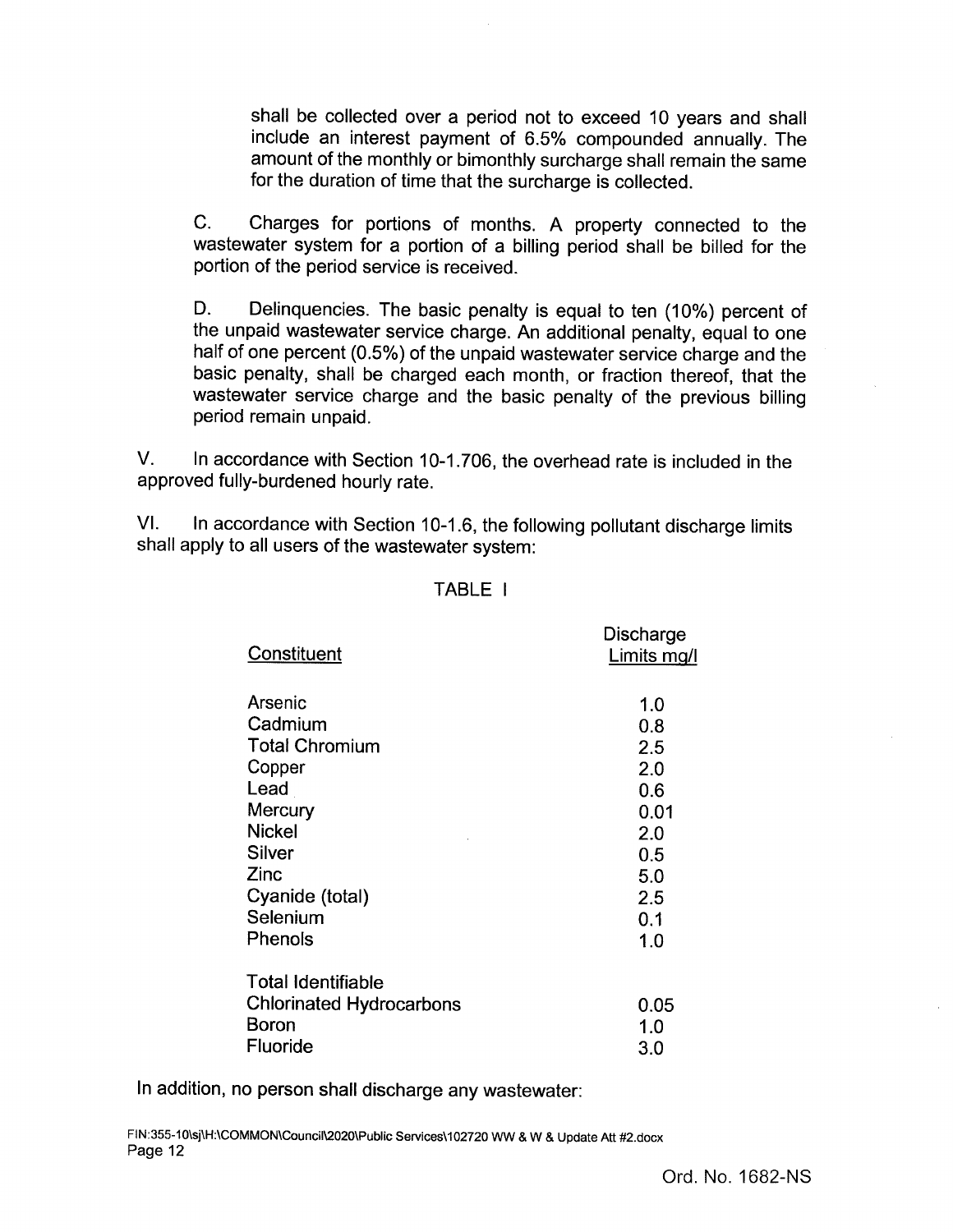1. Having a temperature higher than 150 degrees Fahrenheit (65 degrees Celsius).

2. Containing more than 25 mg/l of oil and grease of petroleum or mineral origin, or 175 mg/l of oil and grease of animal or vegetable origin.

3. Having a pH less than six (6) or greater than eleven and one-half  $(11.5)$ .

4. Containing suspended solids greater than 500 mg/l.

5. Having a standard five-day biochemical oxygen demand more than 600 mg/l.

6. Containing a dissolved sulfide and/or sulfite content higher than 1.0 mg/l.

7. Containing a TDS (total dissolved solids) content which exceeds 1,000 mg/l or the potable water supply TDS by more than 250 mg/l, whichever is greater.

8. Containing a chloride content which exceeds 200 mg/l or the potable water supply by more than 50 mg/l, whichever is greater.

VII. In accordance with Section 10-1.604, the penalty fee for improperly maintained grease and sand traps shall be as follows:

A. \$ 100.00 for the first violation in twelve months.

B. \$300.00 for the second violation in twelve months.

C. \$ 900.00 for the third violation in twelve months.

VIII. In accordance with Section 10- 1. 606(I), those users discharging prohibited substances or excess concentrations of regulated constituents shall be subject to a penalty fee in an amount not to exceed \$500.00 per day for each constituent in violation of discharge limits or discharge prohibition.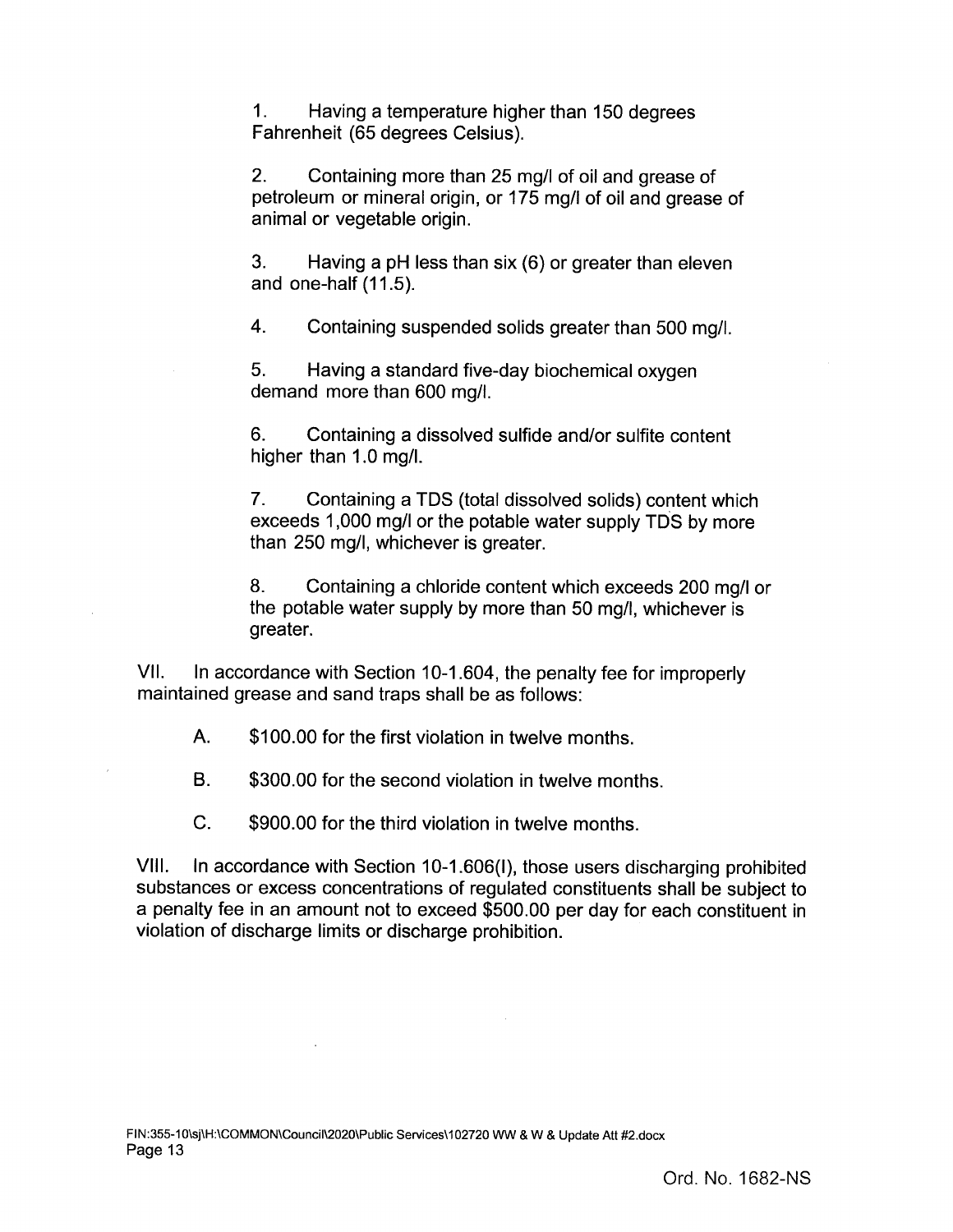IX. Repeal of any provision of this Ordinance shall not affect any penalty, forfeiture, or liability incurred before, or preclude prosecution and imposition of penalties for any violation occurring before, this Ordinance's effective date. Any such repealed part shall remain in full force and effect for sustaining action or prosecuting violations occurring before the effective date of this Ordinance.

X. Any wastewater-related fees not set forth in this Ordinance may be set forth in the User Fee Manual or other Ordinance or Resolution.

### PART 3

### **Continuation** Uncodified)

Repeal of any provision of Ordinance No. 1633- NS herein shall not affect any penalty, forfeiture, or liability incurred before, or preclude prosecution and imposition of penalties for any violation occurring before, this Ordinance's effective date. Any such repealed part shall remain in full force and effect for sustaining action or prosecuting violations occurring before the effective date of this Ordinance.

### PART 4

#### **Severability** Uncodified)

If any section, sentence, clauses, or phrase of this ordinance is for any reason held to be invalid or unconstitutional by a decision of any court of competent jurisdiction, such decision shall not affect the validity of the remaining portions. The City Council hereby declares that it would have passed this ordinance, and each section, sentence, clause, or phrase thereof, irrespective of the fact that any one or more sections, subsections, sentences, clause, or phrases be declared invalid or unconstitutional.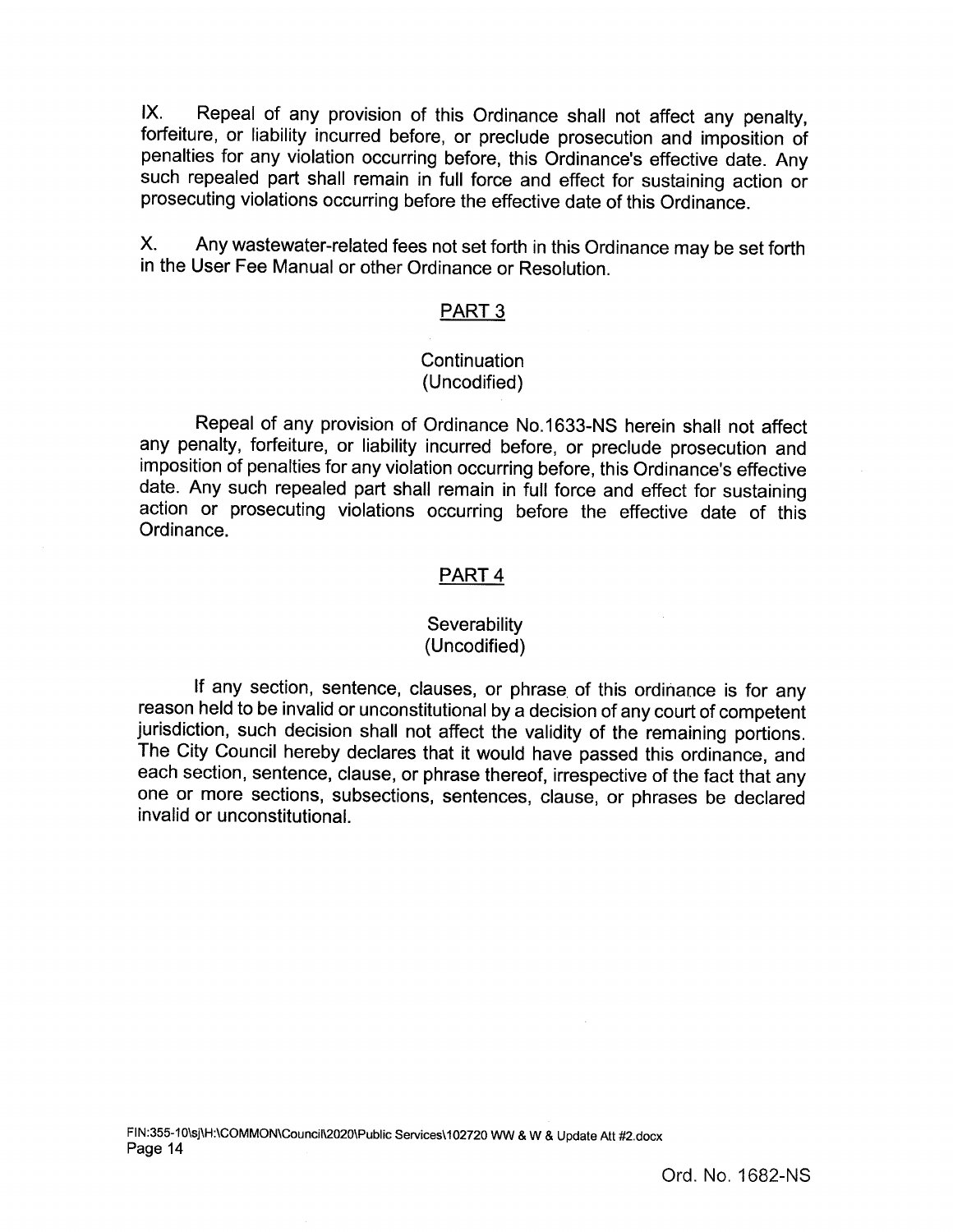# PART 5

# Effective Date

This ordinance shall take effect on the thirty-first (31st) day following its final passage and adoption.

# PASSED AND ADOPTED

r f  $W$ 

Al Adam, Mayor City of Thousand Oaks, California

ATTEST:

Ingthis N. Rud d'anni Cy⁄nthia M. Rodriguez, Citý 11 lerk

APPROVED AS TO FORM: Office of the City Attorney

 $\overline{\mathcal{P}}$ Tracy Friedl, Deputy Gity Attorney

APPROVED AS TO ADMINISTRATION:

Andrew P. Powers, City Manage Powers, City Manager